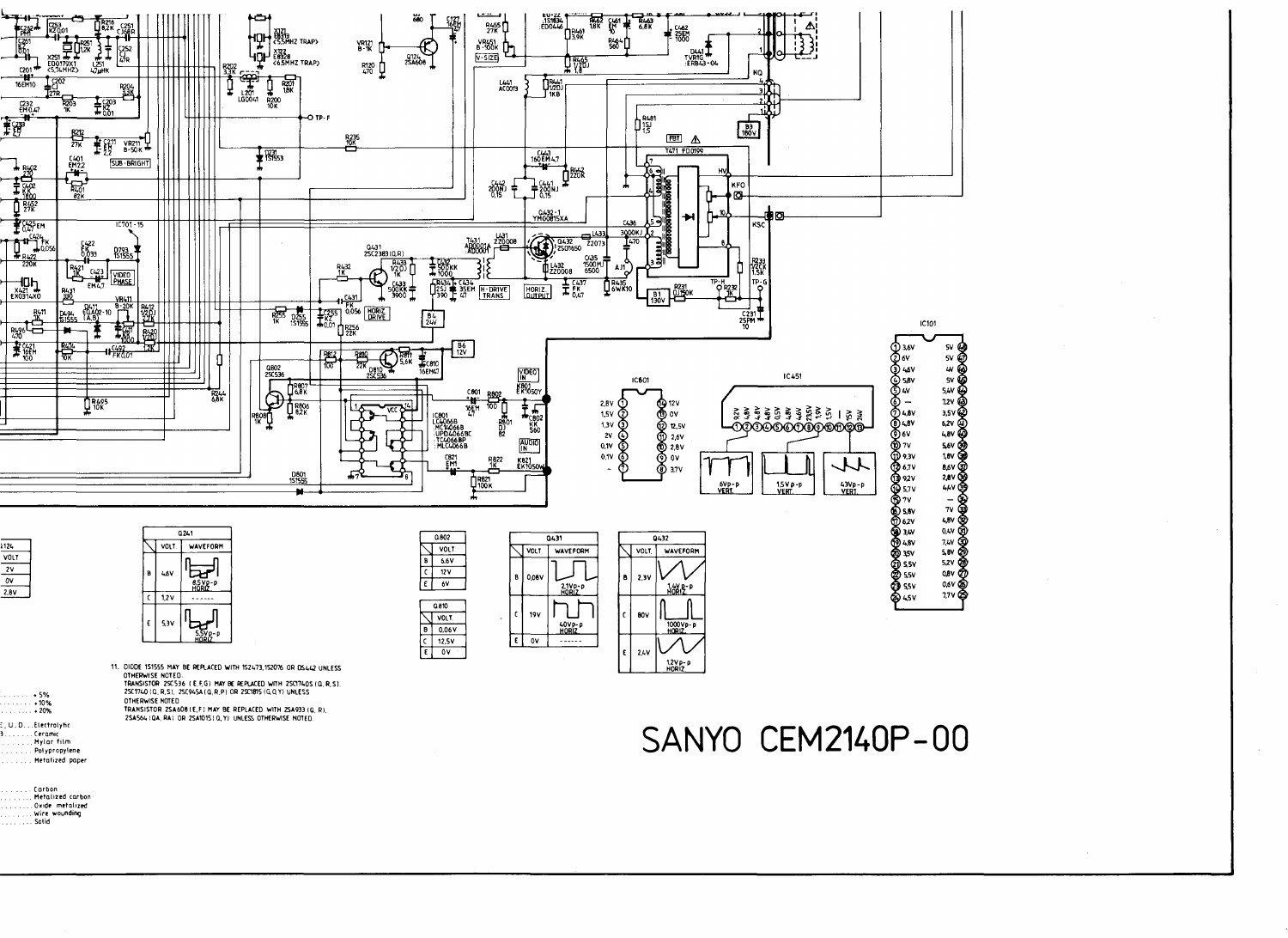



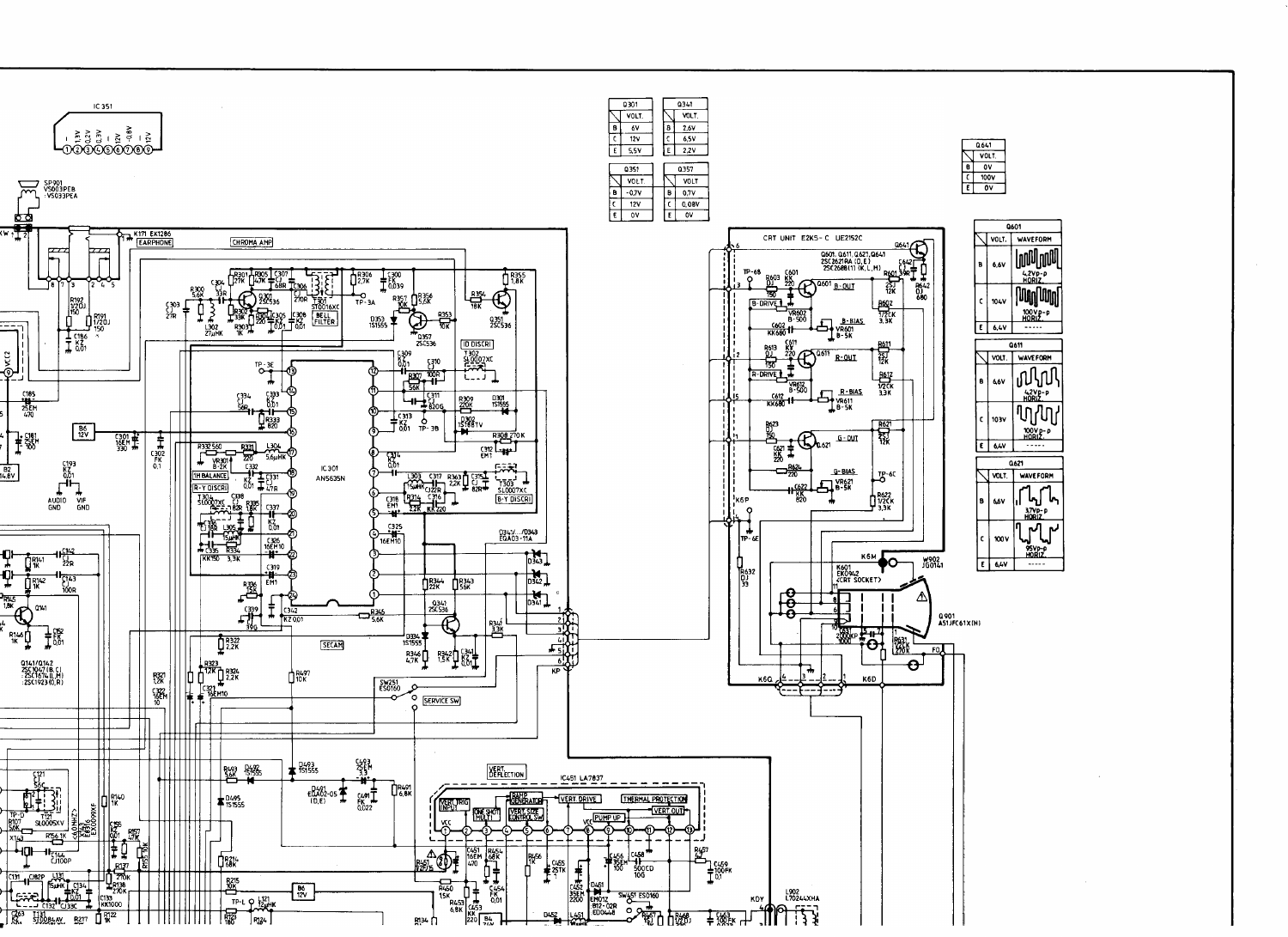



0.65Vp-<br>Horiz.

 $\frac{12}{10}$ 

 $0.9$  Vp- p

## **SERVICE PRECAUTION:**

THE AREA ENCLOSED BY THIS LINE ( 4 \* 1 IS DIRECTLY CONNECTED WITH AC MAINS VOLTAGE. WHEN SERVICING THE AREA, CONNECT AN ISOLATING TRANSFORMER BETWEEN TV RECEIVER AND AC LINE TO ELIMINATE HAZARD OF ELECTRIC SHOCK.



## CIRCUIT DIAGRAM NOTES

- 1. ALL RESISTANCE VALUES ARE IN OHMS, K=1000, N=1000 000.
- 2. ALL RESISTANCE RATED WATTAGES ARE 1AW UNLESS OTHERWISE NOTED.
- 3 EXCEPTING ELECTROLYTIC CAPACITORS. ALL CAPACITANCE VALUES OF LESS THAN<br>| ARE EXPRESSED IN UF, AND MORE THAN | ARE IN PF.<br>ELECTROLYTOC CAPACITANCE VALUES ARE IN UF.
- *U .* ALL CAPACITANCE RATEO VOLTAGES ARE 50V UNLESS OTHERWISE NOTED
- 5. ALL INDUCTANCE VALUES ARE IN UH.
- 6. VOLTAGE READINGS TAKEN WITH A "VTVM" ARE FROM POINT INDICATED TO CHASSIS GROUNO. VOLTAGE READINGS TAKEN BY USING A COLOUR BAR SIGNAL<br>ARE WITH ALL CONTROLS AT NORMAL AND AFC SWITCH IN "OFF" POSITION.<br>SOME VOLTAGES MAY VARY WITH SIGNAL STRENGTH.
- 7. WAVEFORMS WERE TAXEN WITH COLOUR BAR SIGNAL AND CONTROLS ADJUSTED FOR NORMAL PICTURE WAVEFORMS WERE TAXEN BY USING A WIDE BAND OSCILLO-SCOPE AND A LOW CAPACITY PROBE.
- 8 VOLTAGE AND WAVEFORM VALUES OF TRANSISTORS IN THE AREA ENCLOSED BY LINE<br>[ -- -) ARE MEASURED TO BASE THE ELECTRIC POTENTIAL AT PIN 3 OF T311.
- THIS CIRCUIT DIAGRAM COVERS A BASIC OR REPRESENTATIVE CHASSIS ONLY. THERE MAY BY SCHE COMPONENTS OR PARTIAL CIRCUIT DIFFERENCES BETWEEN THE ACTUAl CHASSIS ANO THE CIRCUIT OIAGRAM.

|        | 0551  |   | 0552  |  | 0553 |       |  |   | 0110  | Q101 |       |  |
|--------|-------|---|-------|--|------|-------|--|---|-------|------|-------|--|
|        | VOLT. |   | VOLT. |  |      | VOLT. |  |   | VOLT. |      | VOLT. |  |
| 8      | 23,5V | в | 0.7V  |  | ₿    | 7٧    |  | в | 10V   | в    | 1.2V  |  |
| e<br>L | 247   | ∼ | 0.1V  |  |      | 40V   |  |   | 12V   |      | 0.4V  |  |
| ¢      | 24V   |   | 0٧    |  | Е    | 6,5V  |  |   | 9٧    |      | 4,2V  |  |
|        |       |   |       |  |      |       |  |   |       |      |       |  |

10. EXPRESSION OF CAPACITANCE AND RESISTANCE IN CIRCUIT OIAGRAM

VOLT.

 $4,2V$